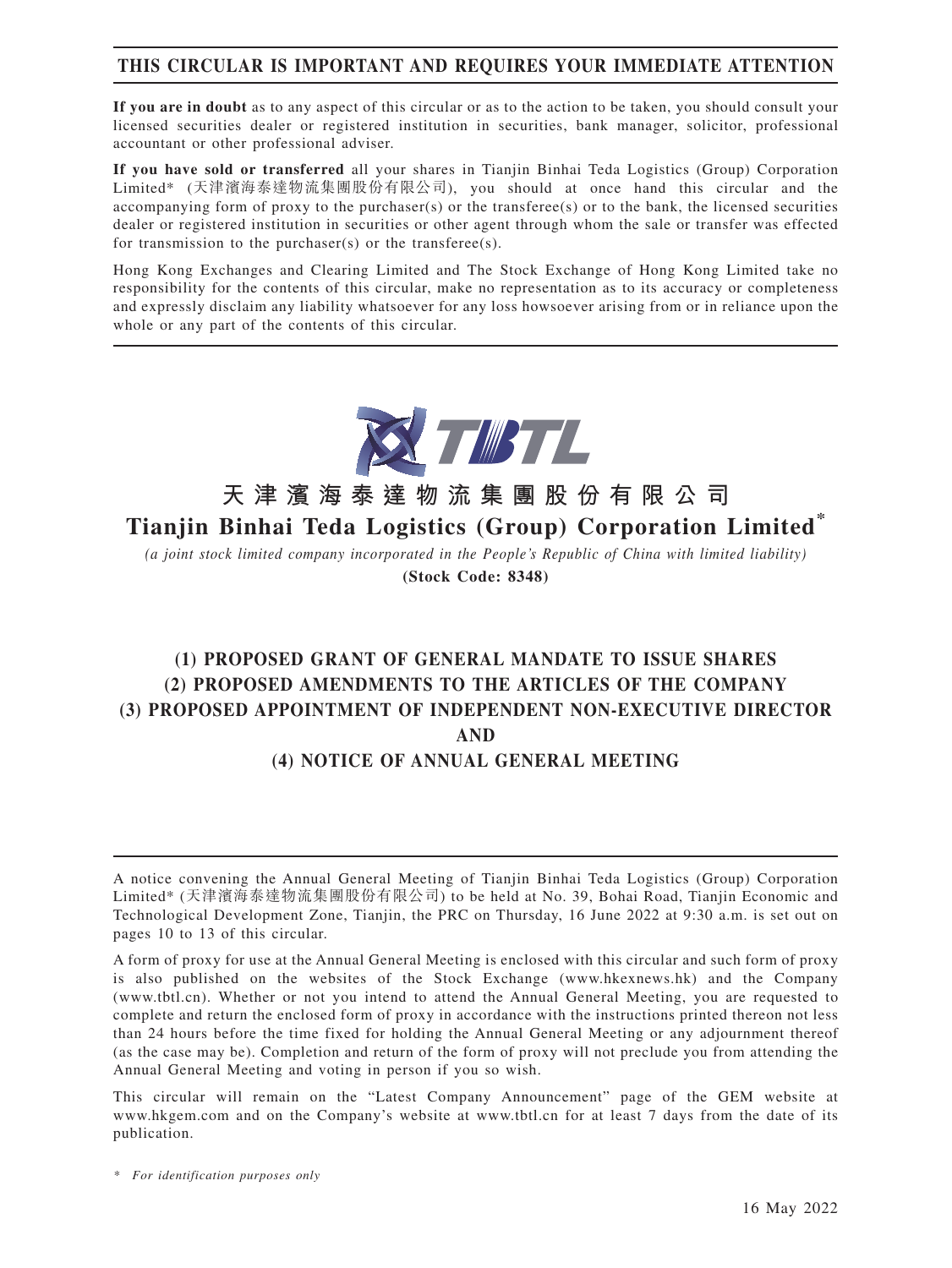#### **CHARACTERISTICS OF GEM**

**GEM has been positioned as a market designed to accommodate small and mid-sized companies to which a higher investment risk may be attached than other companies listed on the Stock Exchange. Prospective investors should be aware of the potential risks of investing in such companies and should make the decision to invest only after due and careful consideration.**

**Given that the companies listed on GEM are generally small and mid-sized companies, there is a risk that securities traded on GEM may be more susceptible to high market volatility than securities traded on the Main Board and no assurance is given that there will be a liquid market in the securities traded on GEM.**

**This circular, for which the Directors collectively and individually accept full responsibility, includes particulars given in compliance with the GEM Listing Rules for the purpose of giving information with regard to the Company. The Directors, having made all reasonable enquiries, confirm that to the best of their knowledge and belief the information contained in this circular is accurate and complete in all material respects and not misleading or deceptive, and there are no other matters the omission of which would make any statement herein or this circular misleading.**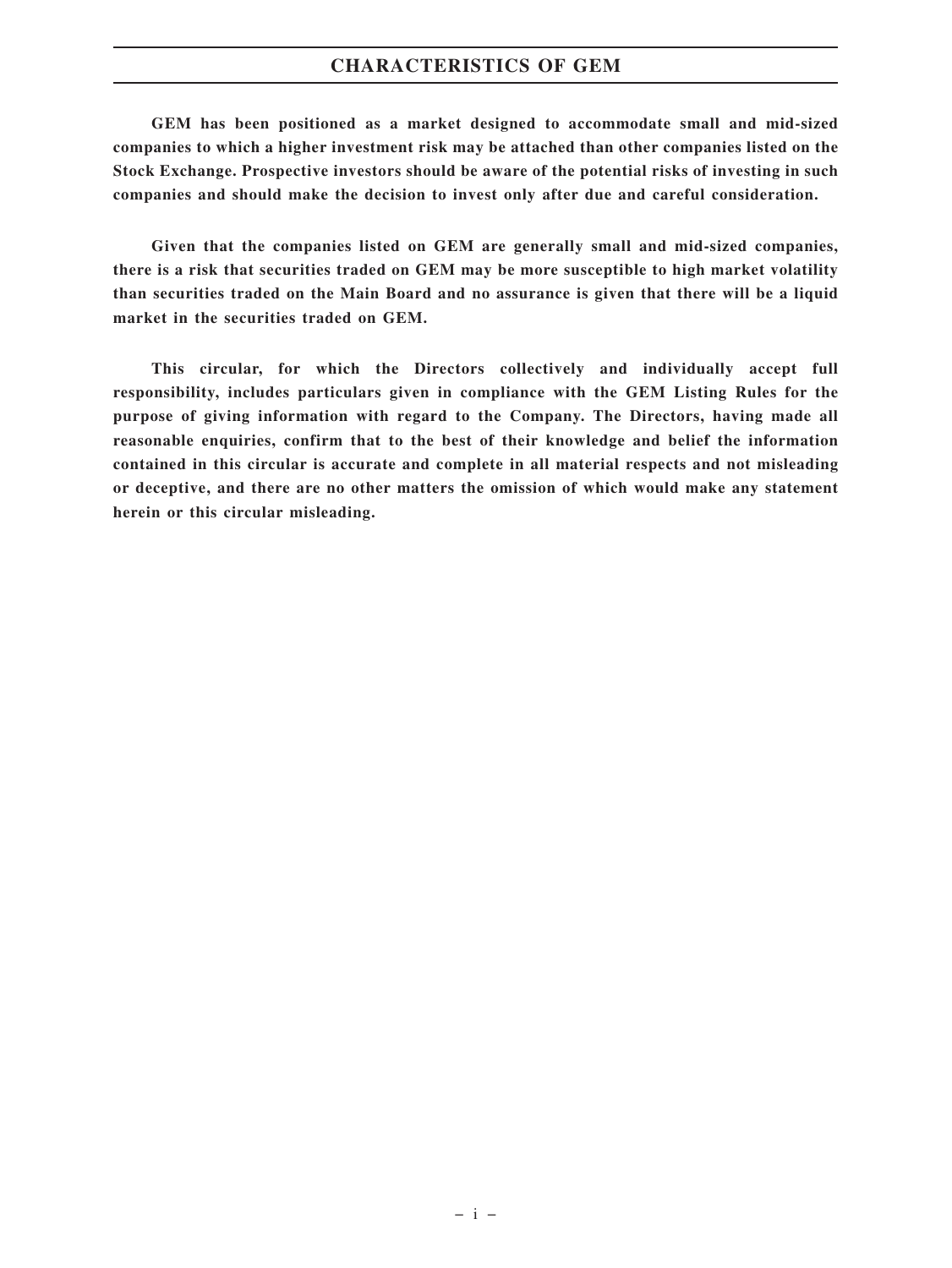# **CONTENTS**

### *Page*

|                                                         |  | $\mathcal{E}$ |  |  |
|---------------------------------------------------------|--|---------------|--|--|
| $1_{-}$                                                 |  |               |  |  |
| 2.                                                      |  |               |  |  |
| 3.                                                      |  |               |  |  |
| 4.                                                      |  |               |  |  |
| 5.                                                      |  |               |  |  |
| 6.                                                      |  |               |  |  |
| APPENDIX - DETAILS OF AMENDMENTS TO THE ARTICLES OF THE |  |               |  |  |
|                                                         |  |               |  |  |
| 10                                                      |  |               |  |  |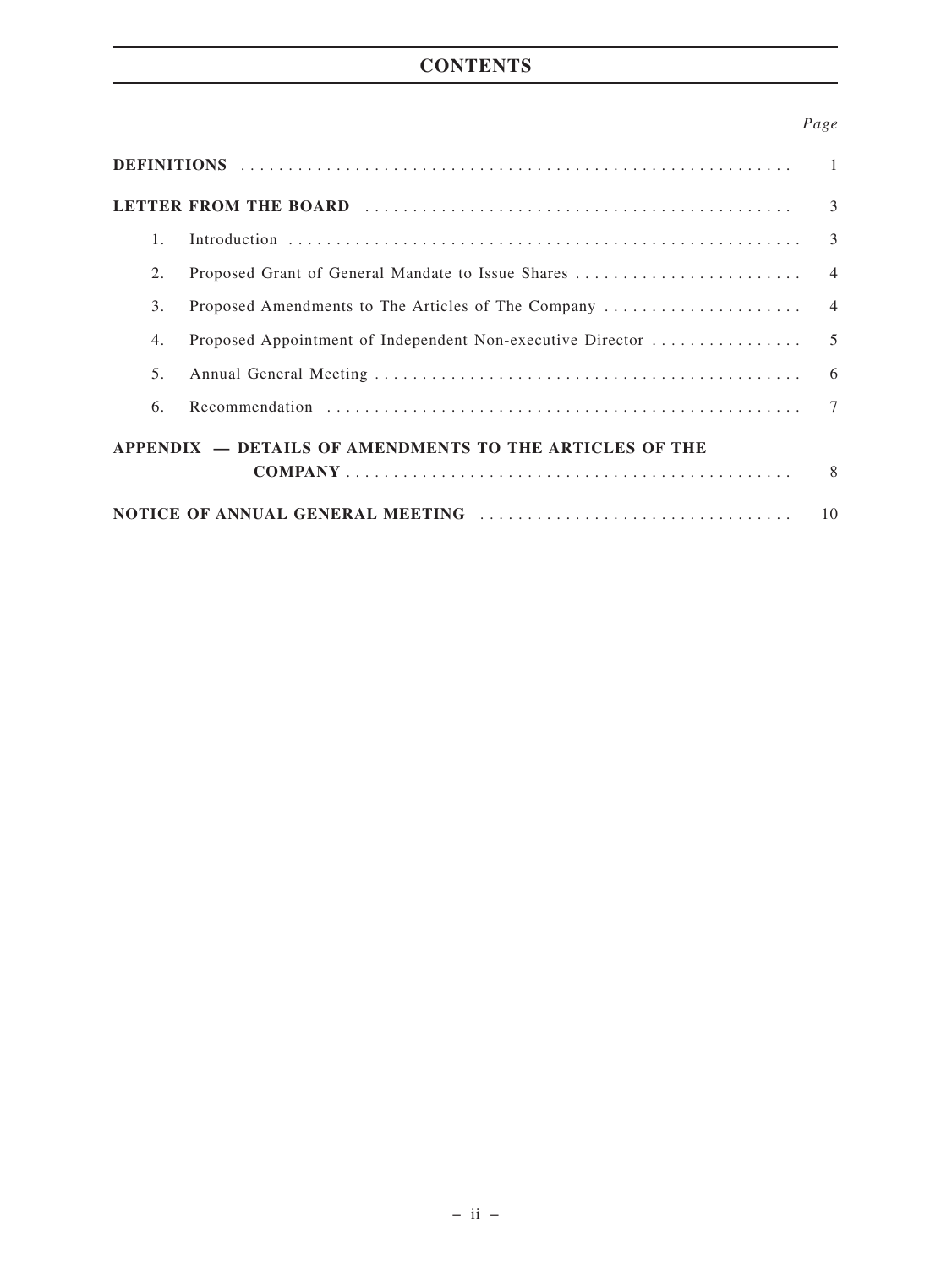## **DEFINITIONS**

*In this circular, unless the context otherwise requires, the following expressions have the following meanings:*

| "Annual General Meeting" | an annual general meeting of the Company to be held at No.<br>39, Bohai Road, Tianjin Economic and Technological<br>Development Zone, Tianjin, the PRC on Thursday, 16 June<br>2022 at 9:30 a.m., to consider and, if appropriate, to approve<br>the resolutions contained in the notice of the annual general<br>meeting which is set out on pages 10 to 13 of this circular, or<br>any adjournment thereof; |
|--------------------------|---------------------------------------------------------------------------------------------------------------------------------------------------------------------------------------------------------------------------------------------------------------------------------------------------------------------------------------------------------------------------------------------------------------|
| "Articles"               | the articles of association of the Company, as amended from<br>time to time;                                                                                                                                                                                                                                                                                                                                  |
| "Board"                  | the board of Directors;                                                                                                                                                                                                                                                                                                                                                                                       |
| "Company"                | Tianjin Binhai Teda Logistics (Group) Corporation Limited*<br>(天津濱海泰達物流集團股份有限公司), a joint stock limited<br>company incorporated in the PRC with limited liability;                                                                                                                                                                                                                                            |
| "Director(s)"            | the director(s) of the Company;                                                                                                                                                                                                                                                                                                                                                                               |
| "Domestic Share(s)"      | ordinary share(s) of nominal value of RMB1.00 each in the<br>share capital of the Company which are subscribed for or<br>credited as fully paid in RMB;                                                                                                                                                                                                                                                       |
| "GEM"                    | GEM of the Stock Exchange;                                                                                                                                                                                                                                                                                                                                                                                    |
| "GEM Listing Rules"      | the Rules Governing the Listing of Securities of GEM;                                                                                                                                                                                                                                                                                                                                                         |
| "General Mandate"        | the mandate proposed to be brought at the Annual General<br>Meeting to authorise the Directors to allot, issue and deal<br>with Shares not exceeding 20% of each of the aggregated<br>nominal value of Domestic Shares and H Shares in issue as at<br>the date of the resolution;                                                                                                                             |
| "Group"                  | the Company and its subsidiaries;                                                                                                                                                                                                                                                                                                                                                                             |
| "H Share $(s)$ "         | overseas-listed foreign shares of the Company with a nominal<br>value of RMB1.00 each, which are listed on the GEM;                                                                                                                                                                                                                                                                                           |
| "HK\$"                   | Hong Kong dollars, the lawful currency of Hong Kong;                                                                                                                                                                                                                                                                                                                                                          |
| "Hong Kong"              | the Hong Kong Special Administrative Region of the PRC;                                                                                                                                                                                                                                                                                                                                                       |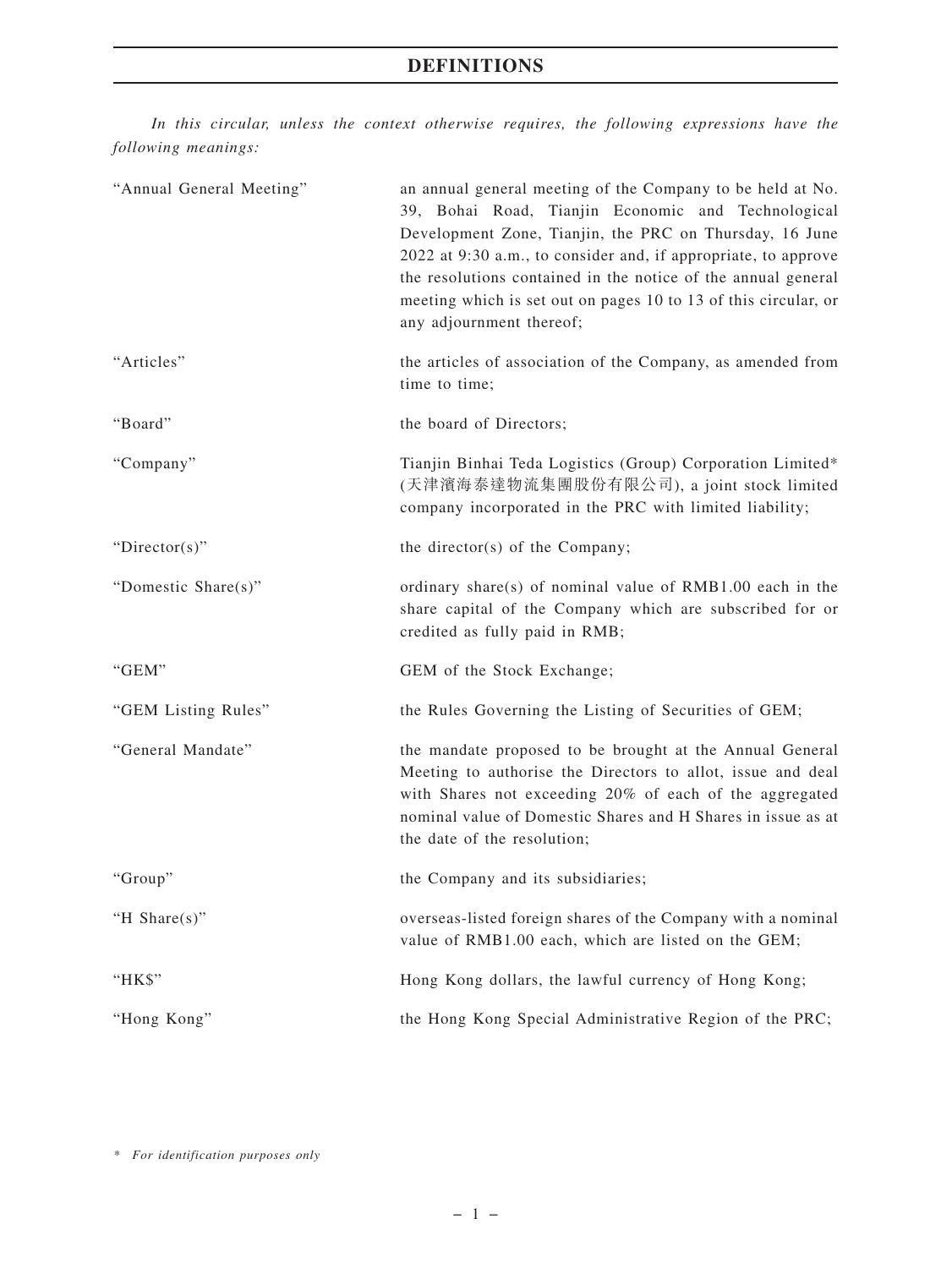# **DEFINITIONS**

| "Latest Practicable Date" | 11 May 2022, being the latest practicable date prior to the<br>printing of this circular for ascertaining certain information<br>contained in this circular; |
|---------------------------|--------------------------------------------------------------------------------------------------------------------------------------------------------------|
| "PRC"                     | the People's Republic of China, which for the purpose of this<br>circular shall exclude Hong Kong, the Macau Special<br>Administrative Region and Taiwan;    |
| " $RMB"$                  | Renminbi, the lawful currency of the PRC;                                                                                                                    |
| "SFO"                     | the Securities and Futures Ordinance, Chapter 571 of the<br>Laws of Hong Kong;                                                                               |
| "Shareholder(s)"          | $holder(s)$ of the Shares;                                                                                                                                   |
| "Share $(s)$ "            | the Domestic Shares and the H Shares;                                                                                                                        |
| "Stock Exchange"          | The Stock Exchange of Hong Kong Limited;                                                                                                                     |
| $\lq\lq q_0$ "            | per cent.                                                                                                                                                    |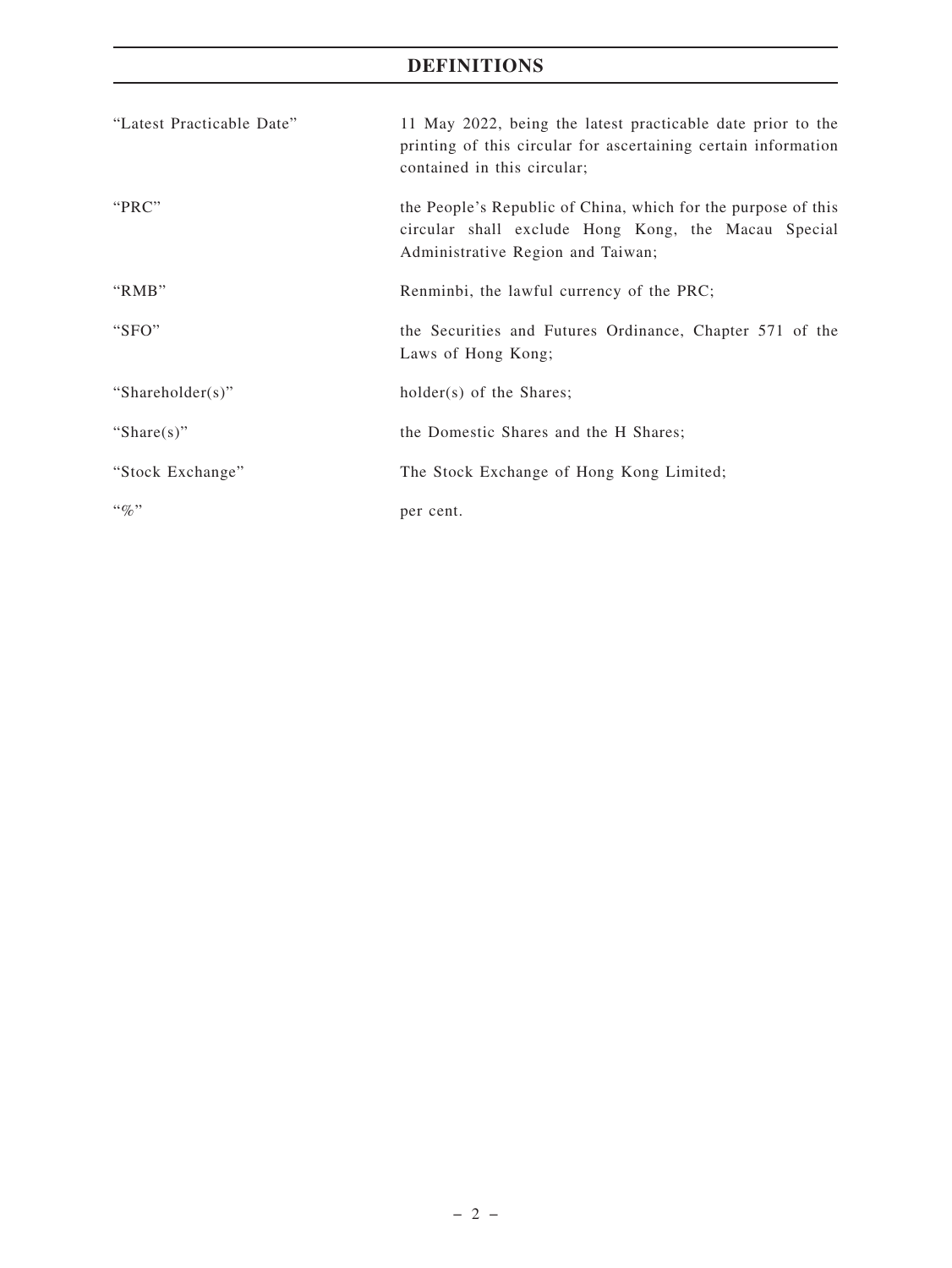

# **天津濱海泰達物流集團股份有限公司 Tianjin Binhai Teda Logistics (Group) Corporation Limited\***

*(a joint stock limited company incorporated in the People's Republic of China with limited liability)* **(Stock Code: 8348)**

*Executive Director:* Mr. Yang Weihong (Chairman)

*Non-executive Directors:* Mr. Li Jian Ms. Peng Bo Mr. Jo Shibin Mr. Zheng Yuying

*Independent non-executive Directors:* Mr. Cheng Xinsheng Mr. Japhet Sebastian Law Mr. Peng Zuowen

*Registered office and principal place of business in the PRC:* Third Floor of the Office Building, No. 39, Bohai Road, Tianjin Economic and Technological Development Zone, Tianiin. The PRC

*Principal place of business in Hong Kong:* 25th Floor, Neich Tower, 128 Gloucester Road, Wanchai, Hong Kong

*Hong Kong share registrar and transfer office:* Computershare Hong Kong Investor Services Limited Shops 1712-1716, 17/F, Hopewell Centre, 183 Queen's Road East, Wanchai, Hong Kong

16 May 2022

*To the Shareholders*

Dear Sir or Madam,

#### **(1) PROPOSED GRANT OF GENERAL MANDATE TO ISSUE SHARES (2) PROPOSED AMENDMENTS TO THE ARTICLES OF THE COMPANY (3) PROPOSED APPOINTMENT OF INDEPENDENT NON-EXECUTIVE DIRECTOR AND (4) NOTICE OF ANNUAL GENERAL MEETING**

#### **1. INTRODUCTION**

The purpose of this circular is, inter alia, to provide you with information regarding the resolutions to be proposed at the Annual General Meeting for (i) the grant of the General Mandate to the Directors; (ii) the amendments to the Articles of the Company; and (iii) the appointment of independent non-executive Director; and to give you a notice of the Annual General Meeting and to seek your approval of, among others, these resolutions to be proposed thereat.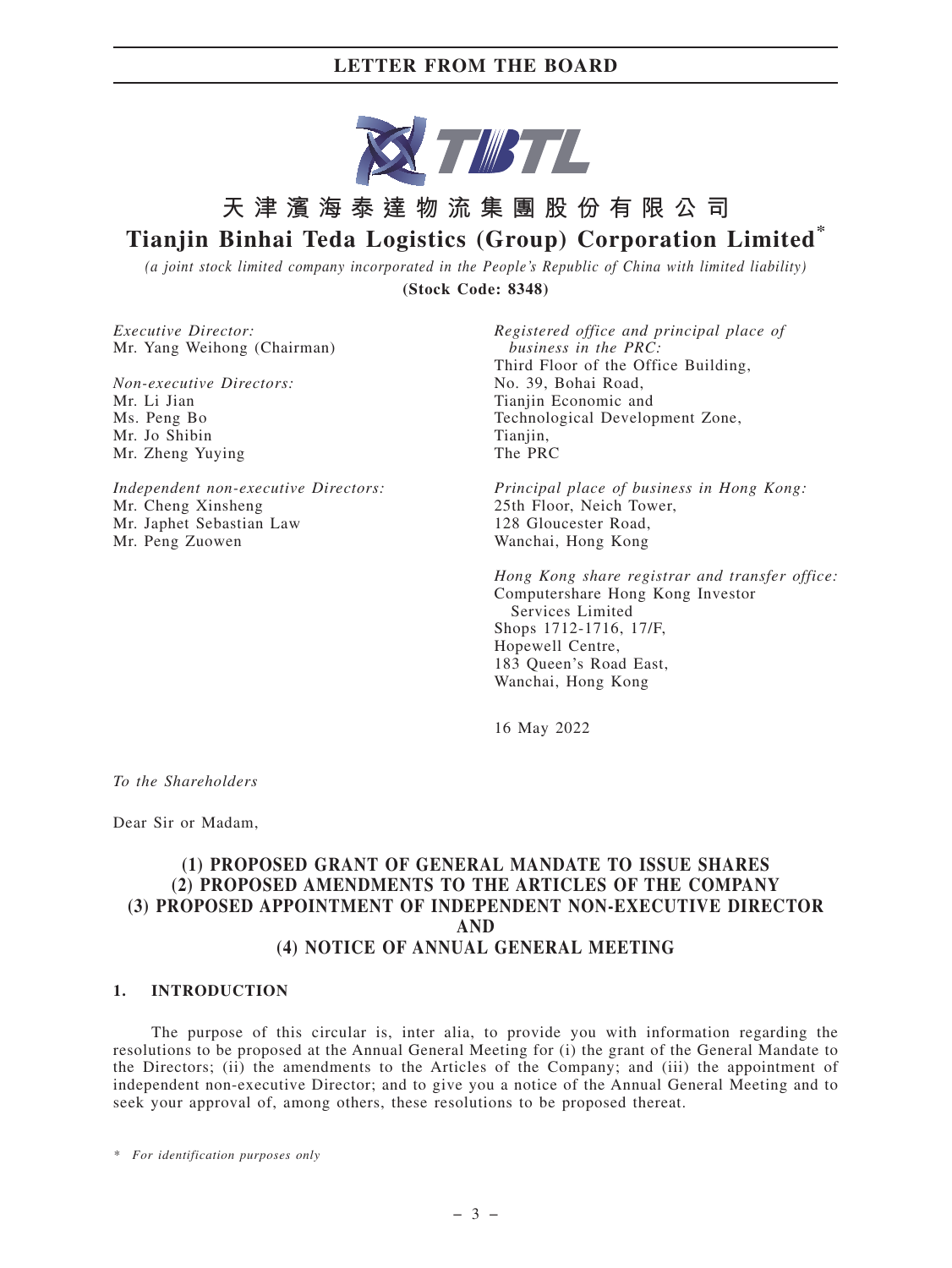#### **2. PROPOSED GRANT OF GENERAL MANDATE TO ISSUE SHARES**

To increase the flexibility and efficiency in operation, and to give discretion to the Board in the event that it becomes desirable to issue new Shares, the Company proposes to obtain the Shareholders' approval for the General Mandate to allot, issue and otherwise deal with additional Domestic Shares and/or H Shares not exceeding 20% of the issued Shares of that class as at the date of the passing of the relevant resolution. Any exercise of the power by the Directors under the General Mandate shall be subject to the relevant requirements of the GEM Listing Rules, the Articles and the applicable laws and regulations of the PRC. The Board has no present plan to issue new Shares pursuant to the General Mandate. The General Mandate shall be effective from the date of passing of the relevant resolution until whichever is the earliest of:

- (i) the conclusion of the next annual general meeting of the Company;
- (ii) the expiration of the period within which the next annual general meeting of the Company is required to be held by the Articles or other applicable laws; or
- (iii) the revocation or variation of the authority given under the relevant resolution by a special resolution in the general meeting of the Company.

As at the Latest Practicable Date, the Company had 354,312,000 Shares in issue, which comprised 256,068,800 Domestic Shares and 98,243,200 H Shares. Subject to the passing of the resolution for the approval of the General Mandate and in accordance with the terms therein, the Company will be allowed to allot, issue and deal with up to a maximum of 51,213,760 Domestic Shares and/or 19,648,640 H Shares on the basis that no further Shares will be issued by the Company prior to the Annual General Meeting.

#### **3. PROPOSED AMENDMENTS TO THE ARTICLES OF THE COMPANY**

Reference is made to the announcement in relation to the proposed amendments to the Articles published by the Company on 22 March 2022. In order to comply with Appendix 3 "Core Shareholder Protection Standards" of the GEM Listing Rules as newly amended by the Stock Exchange with effect from 1 January 2022, the Board proposes to amend the relevant provisions of the Articles.

In respect of the proposed amendments to the Articles, three articles are amended, and no article is added or deleted. The number of the articles of the amended Articles remains the same after the amendments. The proposed amendments to the Articles are subject to the consideration and approval at the Annual General Meeting by way of special resolution and all necessary approvals, authorizations or registration (if applicable) having been obtained from or filed with the relevant government or regulatory authorities in the PRC. Details of the proposed amendments to the Articles are set out in the appendix to this circular.

The Articles is written in Chinese and the English translated version is for reference only. In case of inconsistency between the Chinese and English versions of the Articles, the Chinese version shall prevail.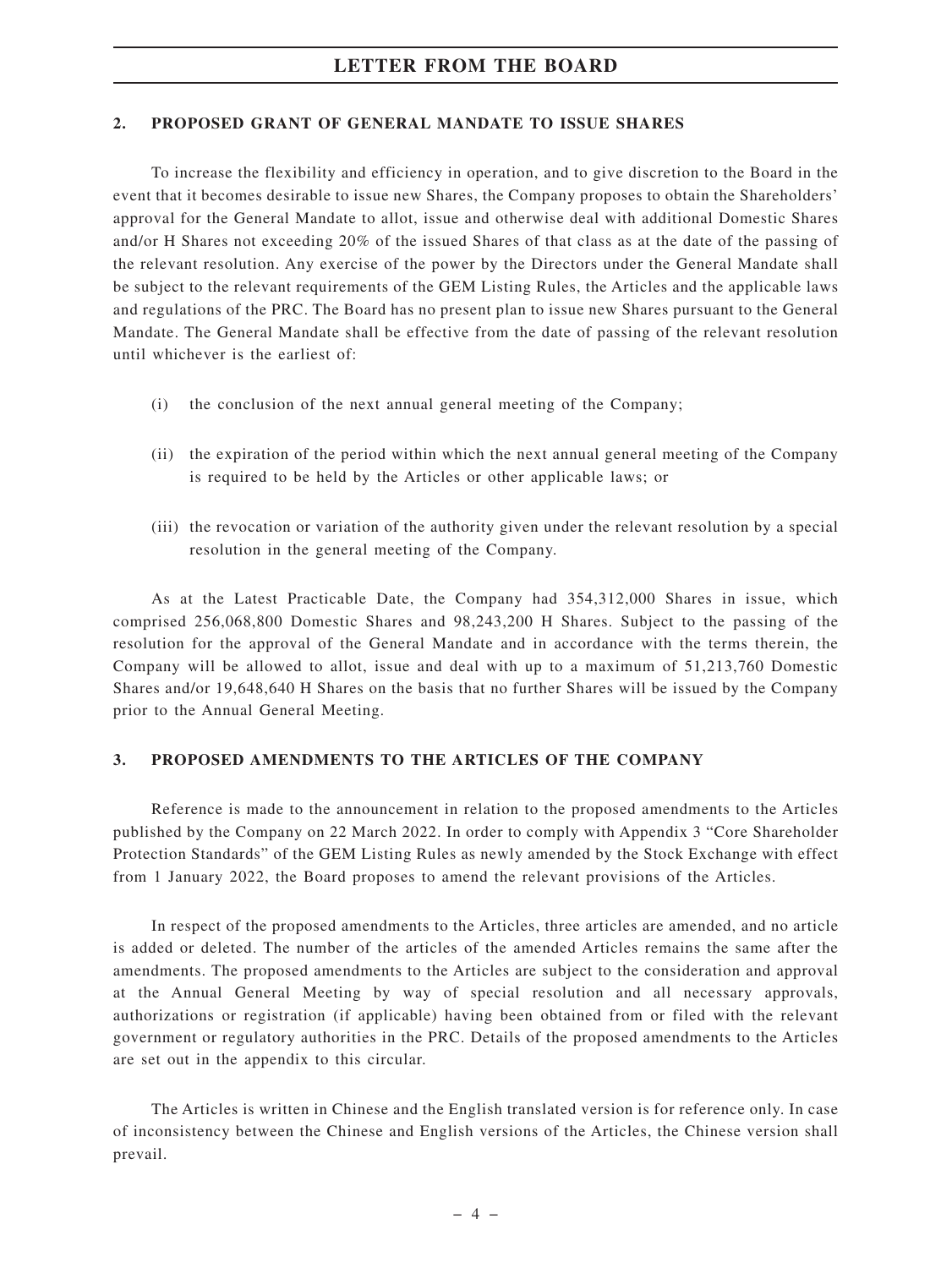#### **4. PROPOSED APPOINTMENT OF INDEPENDENT NON-EXECUTIVE DIRECTOR**

Reference is made to the announcement in relation to the proposed appointment of independent non-executive Director published by the Company on 11 May 2022. The Board recommended Mr. He Yongjun ("Mr. He") to be appointed as the independent non-executive Director of the fifth session of the Board of the Company subject to approval of the Shareholders at the Annual General Meeting.

The nomination committee of the Company and the Board have learned from market research that Mr. He has extensive experience in project investment, financial and industrial interactive development, and believe that Mr. He's skills and knowledge can complement the professional background of the composition of the Board in these areas. This could bring a new perspective to the business development of the Company and enhance the diversity of the Board. Further, the addition of Mr. He will increase the proportion of independent non-executive Directors on the Board, increase the number of Directors under the age of 50, and increase the proportion of Directors with a term of 0-3 years, which is in line with the board diversity policy of the Company. After enquiry on independence, Mr. He has declared and confirmed his independence in accordance with the provisions on the independence of independent non-executive directors set out in Rule 5.09 of the GEM Listing Rules. To the best knowledge of the Company, there is no matter that may affect Mr. He's independent judgment. Mr. He does not have any relationship with any substantial shareholder, Director, supervisor and other senior management of the Company that would affect his independence. Therefore, the nomination committee of the Company and the Board believe that Mr. He has the experience, skills, knowledge, morality, integrity and independence required as an independent non-executive Director.

Biographical details and information relating to Mr. He pursuant to Rule 17.50(2) of the GEM Listing Rules are set out hereunder.

Mr. He, aged 44, graduated in Technical Economics and Management from Tianjin University (天津大學) with a master's degree and a doctorate degree. He served as the deputy general manager of Tianjin Haitai Advantage Venture Capital Management Company Limited\* (天津海泰優點創業投 資管理有限公司). He is currently the chairman of Tianjin Ruiyi Jinrong Enterprise Management Consulting Company Limited\* (天津銳意津融企業管理諮詢有限公司), the general manager of Tianjin Beiyang Haitang Venture Capital Management Company Limited\* (天津北洋海棠創業投資管 理有限公司), the partner of Beiyang Haitang Fund\* (北洋海棠基金), the general manager of Tianjin University Science Park\* (天津大學科技園) (Nankai Park, Jinnan Park), the director of Tianjin Science and Technology and Finance Center\* (天津科技金融中心), and the chairman and the executive director of the Tianjin Zhongzheng Logistics Company Limited\* (天津中正物流有限公司). He also serves as an independent director of Tianjin Rianlon New Materials Company Limited\*(天津 利安隆新材料股份有限公司) (stock code: 300596, Shenzhen Stock Exchange ChiNext) and Tianjin King-meter Technology Company Limited\* (天津金米特科技股份有限公司) (stock code: 872249, National Equities Exchange and Quotations).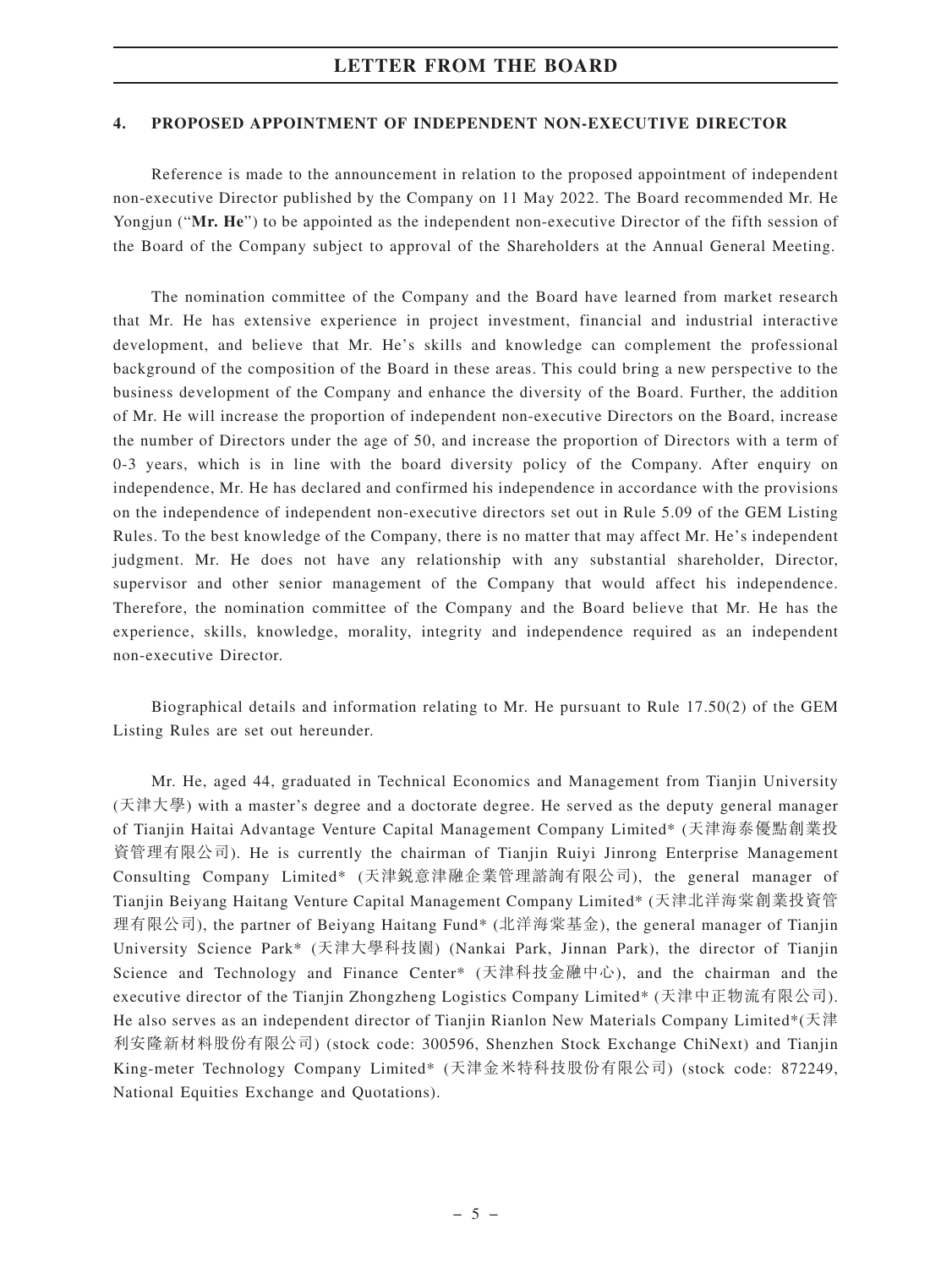Subject to the passing of the resolution at the Annual General Meeting and in accordance with the Articles, it is proposed that the appointment of Mr. He will take effect immediately upon the passing of the resolution at the Annual General Meeting. The Company proposes to enter into a service agreement with Mr. He for a term starting from the date of the passing of the resolution in the Annual General Meeting until the expiry of the term of the then session of the Board. Pursuant to the terms of the proposed service agreement, Mr. He will receive an emolument of RMB150,000 per annum which is at the same rate as that payable by the Company to the other independent non-executive Directors.

Save as disclosed herein, as at the Latest Practicable Date, Mr. He has confirmed that he (i) does not have any relationship with any Director, supervisor, senior management, substantial shareholder or controlling shareholder of the Company; (ii) does not have any interests in the Shares within the meaning of Part XV of the SFO; (iii) has not held any other directorships in other public companies the securities of which are listed on any securities market in Hong Kong or overseas in the last three years; and (iv) does not hold any other position in the Company and other members of the Group, or have any other major appointments and professional qualifications.

Save as disclosed above, the Board is not aware of any matters in relation to the appointment of Mr. He that need to be brought to the attention of the Shareholders, nor is there any information required to be disclosed by the Company pursuant to Rules  $17.50(2)(h)$  to (v) of the GEM Listing Rules.

#### **5. ANNUAL GENERAL MEETING**

The notice of the Annual General Meeting is set out on pages 10 to 13 of this circular. At the Annual General Meeting, resolutions will be proposed to approve, inter alia, the grant of the General Mandate, the amendments to the Articles of the Company, the appointment of independent non-executive Director and the re-appointment of auditors.

A form of proxy for use at the Annual General Meeting is enclosed with this circular and such form of proxy is also published on the websites of the Stock Exchange (www.hkexnews.hk) and the Company (www.tbtl.cn). Whether or not you intend to attend the Annual General Meeting, you are requested to complete and return the enclosed form of proxy in accordance with the instructions printed thereon not less than 24 hours before the time fixed for holding the Annual General Meeting or any adjournment thereof (as the case may be). Completion and return of the form of proxy will not preclude you from attending the Annual General Meeting and voting in person if you so wish. According to Rule 17.47(4) of the GEM Listing Rules, any vote of the Shareholders at a general meeting must be taken by poll.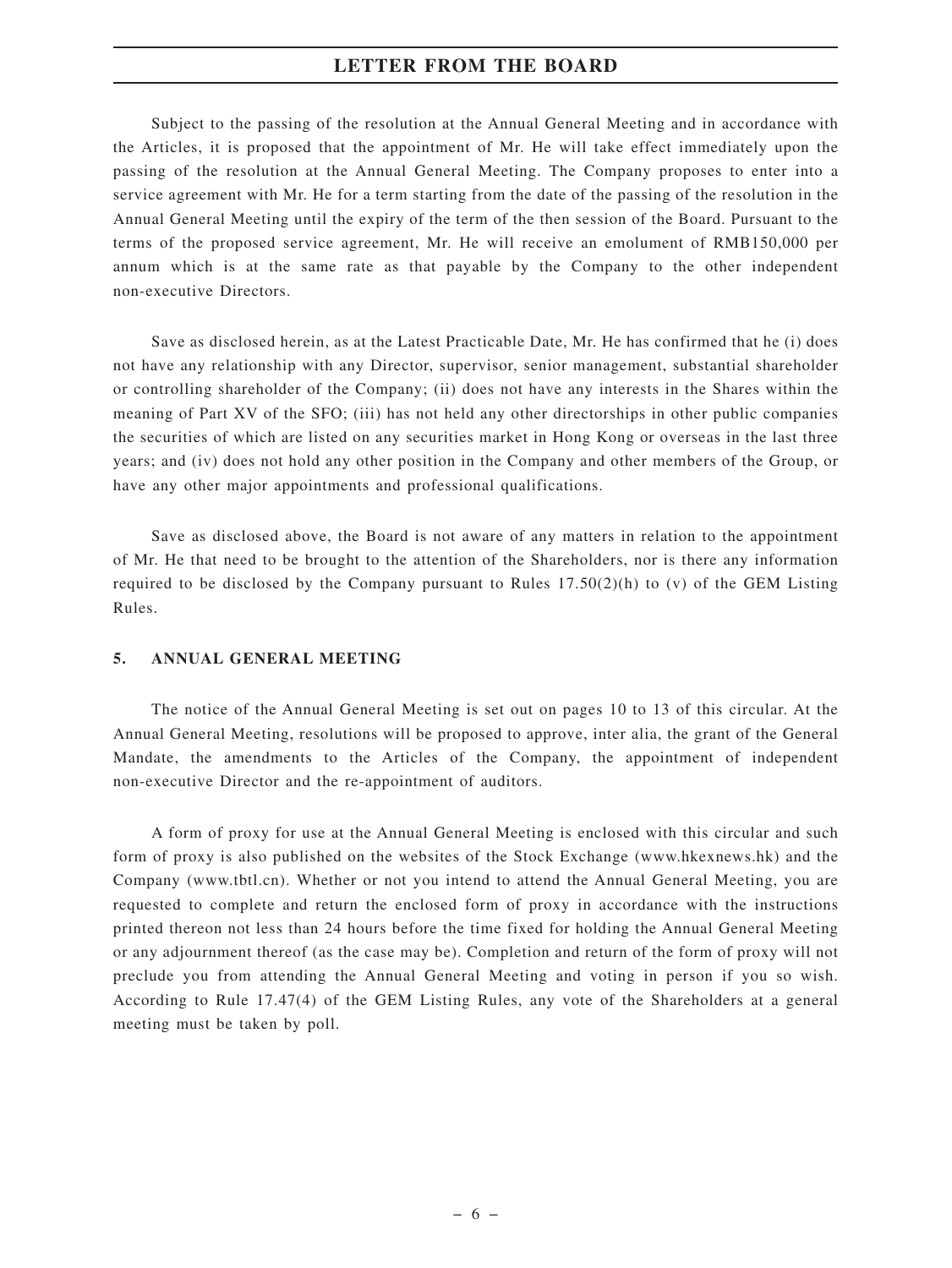#### **6. RECOMMENDATION**

The Directors are of the view that all resolutions proposed for consideration and approval by the Shareholders at the Annual General Meeting are in the interests of the Company and the Shareholders as a whole. Accordingly, the Directors recommend the Shareholders to vote in favour of all the resolutions as set out in the notice of the Annual General Meeting.

> Yours faithfully, By order of the Board **天津濱海泰達物流集團股份有限公司 Tianjin Binhai Teda Logistics (Group) Corporation Limited\* Yang Weihong** *Chairman*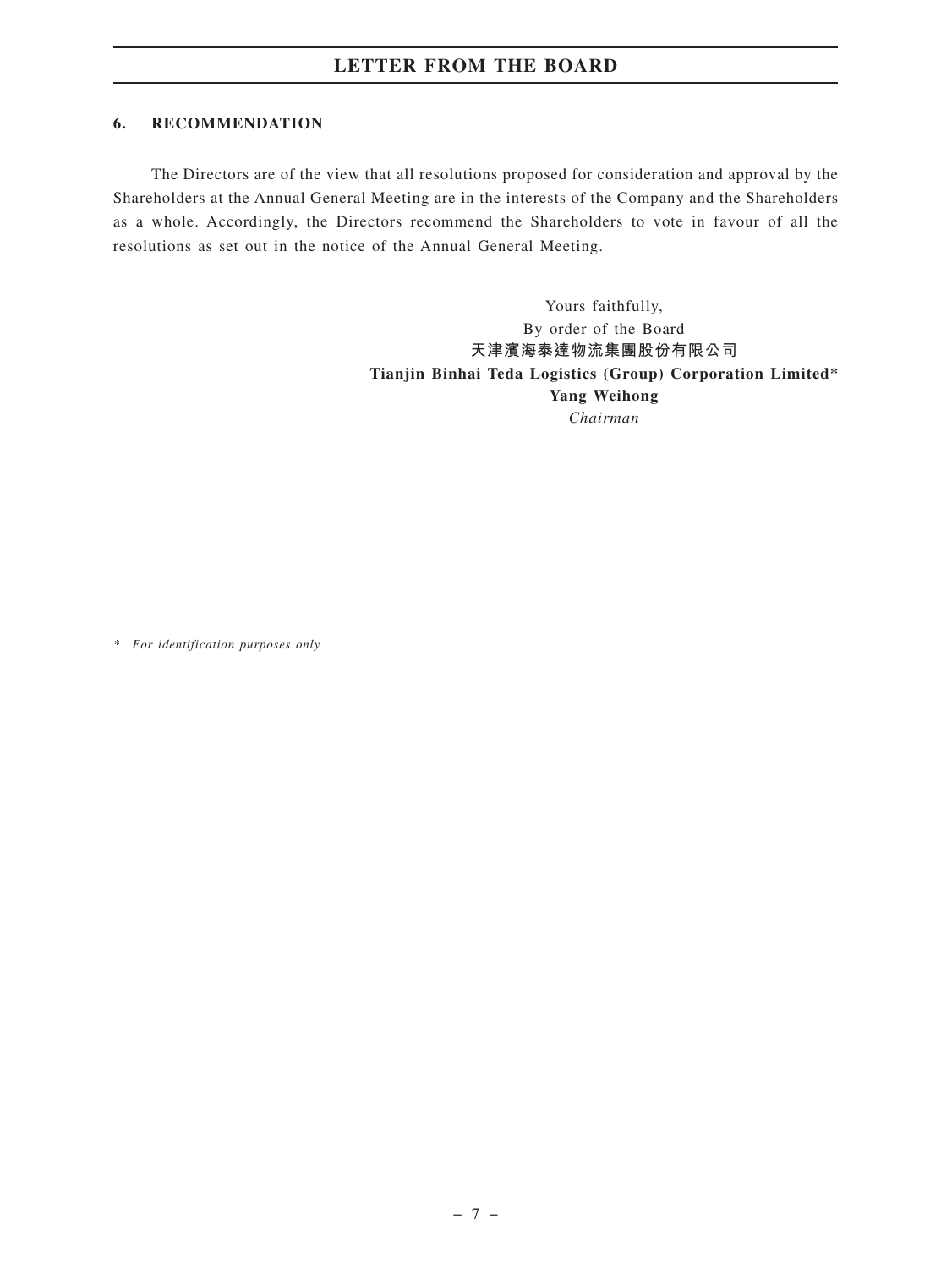The proposed amendments to the Articles are as follows:

| No. | <b>Original Articles</b>                                                                                                                                                                                                                                                                                                                                                                                                                                                                                                             | <b>Revised Articles</b>                                                                                                                                                                                                                                                                                                                                                                                                                                                                                                                                                                                                                                                                                                                                                                                                                                                                                                                                                                                                                                                                                                          |
|-----|--------------------------------------------------------------------------------------------------------------------------------------------------------------------------------------------------------------------------------------------------------------------------------------------------------------------------------------------------------------------------------------------------------------------------------------------------------------------------------------------------------------------------------------|----------------------------------------------------------------------------------------------------------------------------------------------------------------------------------------------------------------------------------------------------------------------------------------------------------------------------------------------------------------------------------------------------------------------------------------------------------------------------------------------------------------------------------------------------------------------------------------------------------------------------------------------------------------------------------------------------------------------------------------------------------------------------------------------------------------------------------------------------------------------------------------------------------------------------------------------------------------------------------------------------------------------------------------------------------------------------------------------------------------------------------|
| 1.  | Article 45.                                                                                                                                                                                                                                                                                                                                                                                                                                                                                                                          | Article 45.                                                                                                                                                                                                                                                                                                                                                                                                                                                                                                                                                                                                                                                                                                                                                                                                                                                                                                                                                                                                                                                                                                                      |
|     | The<br>Corporation may,<br>pursuant to<br>and<br>securities<br>securities<br>a<br>thereof to an agent in Hong Kong.                                                                                                                                                                                                                                                                                                                                                                                                                  | an The Corporation may,<br>pursuant<br>to<br>an<br>understanding or agreement reached between understanding or agreement reached between<br>the State Council authorities in charge of the State Council authorities in charge of<br>$regularory$ securities<br>and a<br>securities<br>regulatory<br>organization outside China, keep its register organization outside China, keep its register<br>of holders of foreign investment shares listed of holders of foreign investment shares listed<br>outside China, and entrust the administration outside China, and entrust the administration<br>thereof to an agent outside China. The thereof to an agent outside China. The<br>Corporation shall keep the original register of Corporation shall keep the original register of<br>holders of foreign investment shares listed in holders of foreign investment shares listed in<br>Hong Kong, and entrust the administration Hong Kong, and entrust the administration<br>thereof to an agent in Hong Kong, and the<br>register of shareholders of overseas listed<br>foreign shares be open for inspection by<br>members. |
|     | .                                                                                                                                                                                                                                                                                                                                                                                                                                                                                                                                    | .                                                                                                                                                                                                                                                                                                                                                                                                                                                                                                                                                                                                                                                                                                                                                                                                                                                                                                                                                                                                                                                                                                                                |
| 2.  | Article 71.                                                                                                                                                                                                                                                                                                                                                                                                                                                                                                                          | Article 71.                                                                                                                                                                                                                                                                                                                                                                                                                                                                                                                                                                                                                                                                                                                                                                                                                                                                                                                                                                                                                                                                                                                      |
|     | Any shareholder entitled to attend and vote at<br>a shareholders' meeting shall have the right to<br>by the shareholder:<br>the shareholder's right to speak at the<br>1.<br>shareholders' general meeting;<br>2.<br>the right to require by himself or in<br>conjunction with others to make a<br>resolution by voting;<br>3.<br>the right to vote by raising hands or<br>ballot, except that if a shareholder has<br>appointed more than one proxy, such $ 3$ .<br>proxies may only exercise their voting<br>rights by ballot.<br> | Any shareholder (including Hong Kong<br>Securities Clearing Limited<br>(HKSCC)<br>appoint one or more persons (who need not be entitled to attend and vote at a shareholders'<br>shareholders) as his proxies to attend and vote meeting shall have the right to appoint one or<br>on his behalf. Such proxy may exercise the more persons (who need not be shareholders)<br>following rights according to his entrustment as his proxies to attend and vote on his behalf.<br>Such proxy may exercise the following rights<br>according to<br>his<br>by<br>the<br>entrustment<br>shareholder:<br>the shareholder's right to speak at the<br>1.<br>shareholders' general meeting;<br>2.<br>the right to require by himself or in<br>conjunction with others to make a<br>resolution by voting;<br>the right to vote by raising hands or<br>ballot, except that if a shareholder has<br>appointed more than one proxy, such<br>proxies may only exercise their voting<br>rights by ballot.<br>                                                                                                                                    |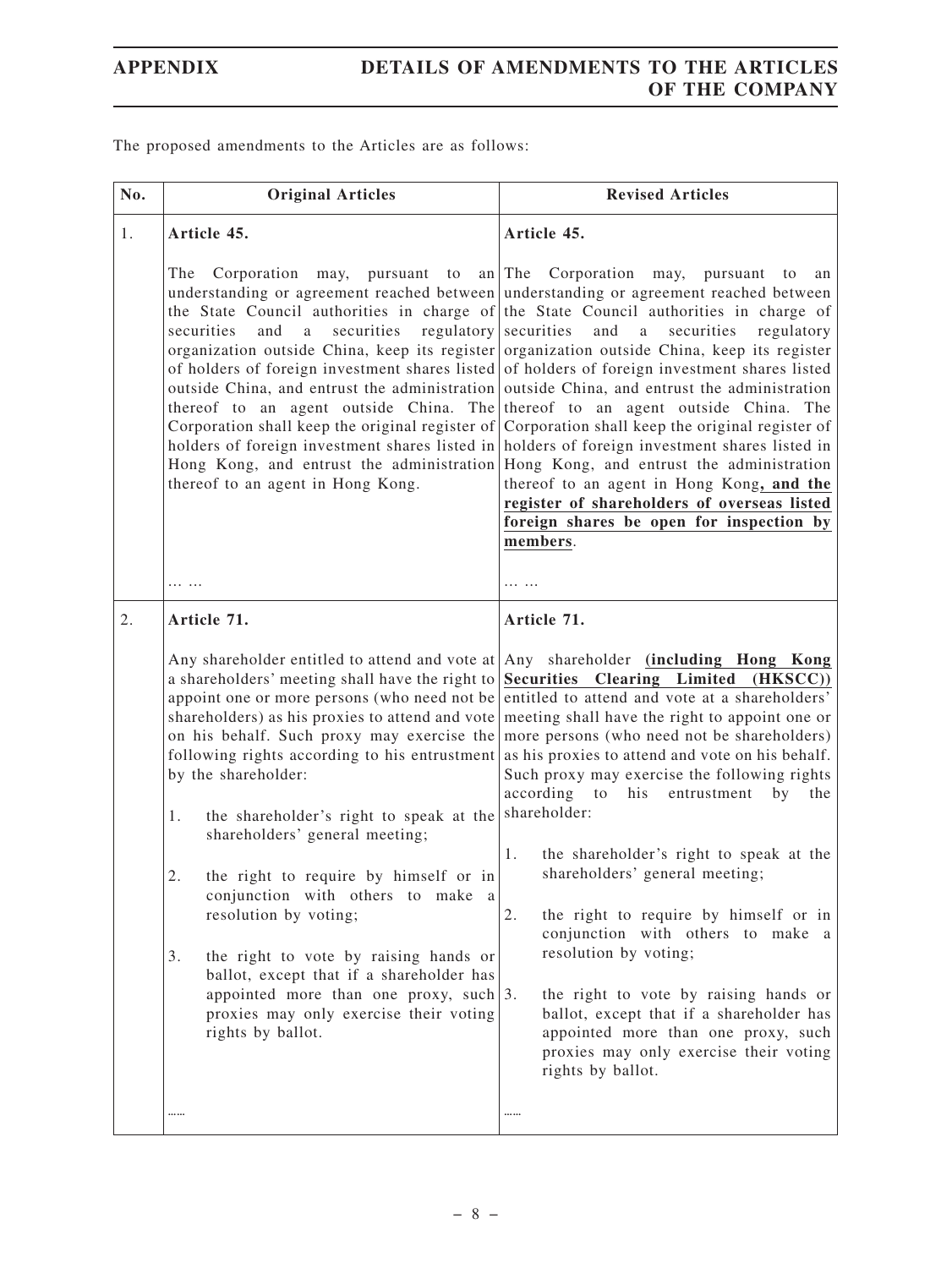# **APPENDIX DETAILS OF AMENDMENTS TO THE ARTICLES OF THE COMPANY**

| No. | <b>Original Articles</b> | <b>Revised Articles</b>                                                                                                                                                                                                                                                                                                                                                                                                                                                                                                                                                                                                                                                                                                                                                                                                                                                                                                                                     |
|-----|--------------------------|-------------------------------------------------------------------------------------------------------------------------------------------------------------------------------------------------------------------------------------------------------------------------------------------------------------------------------------------------------------------------------------------------------------------------------------------------------------------------------------------------------------------------------------------------------------------------------------------------------------------------------------------------------------------------------------------------------------------------------------------------------------------------------------------------------------------------------------------------------------------------------------------------------------------------------------------------------------|
| 3.  | Article 112.             | Article 112.                                                                                                                                                                                                                                                                                                                                                                                                                                                                                                                                                                                                                                                                                                                                                                                                                                                                                                                                                |
|     | without cause.           | Directors shall be elected or changed by the Directors shall be elected or changed by the<br>shareholders' meeting. Every term of a shareholders' meeting. Every term of a<br>director is three years. Upon expiry of the director is three years. Upon expiry of the<br>term, a director shall be eligible for term, a director shall be eligible for<br>re-election and re-appointment. Prior to re-election and re-appointment. Prior to<br>expiration of a director's term, the expiration of a director's term, the<br>shareholders' committee may not remove him shareholders' committee may not remove him<br>without cause.<br>The board of directors may appoint a<br>director to fill a casual vacancy on the<br>of directors, and any person<br>board<br>appointed by the board of directors to fill a<br>casual vacancy on the board of directors<br>shall hold office only until the next annual<br>general meeting and shall then be eligible |
|     |                          | for re-election.<br>                                                                                                                                                                                                                                                                                                                                                                                                                                                                                                                                                                                                                                                                                                                                                                                                                                                                                                                                        |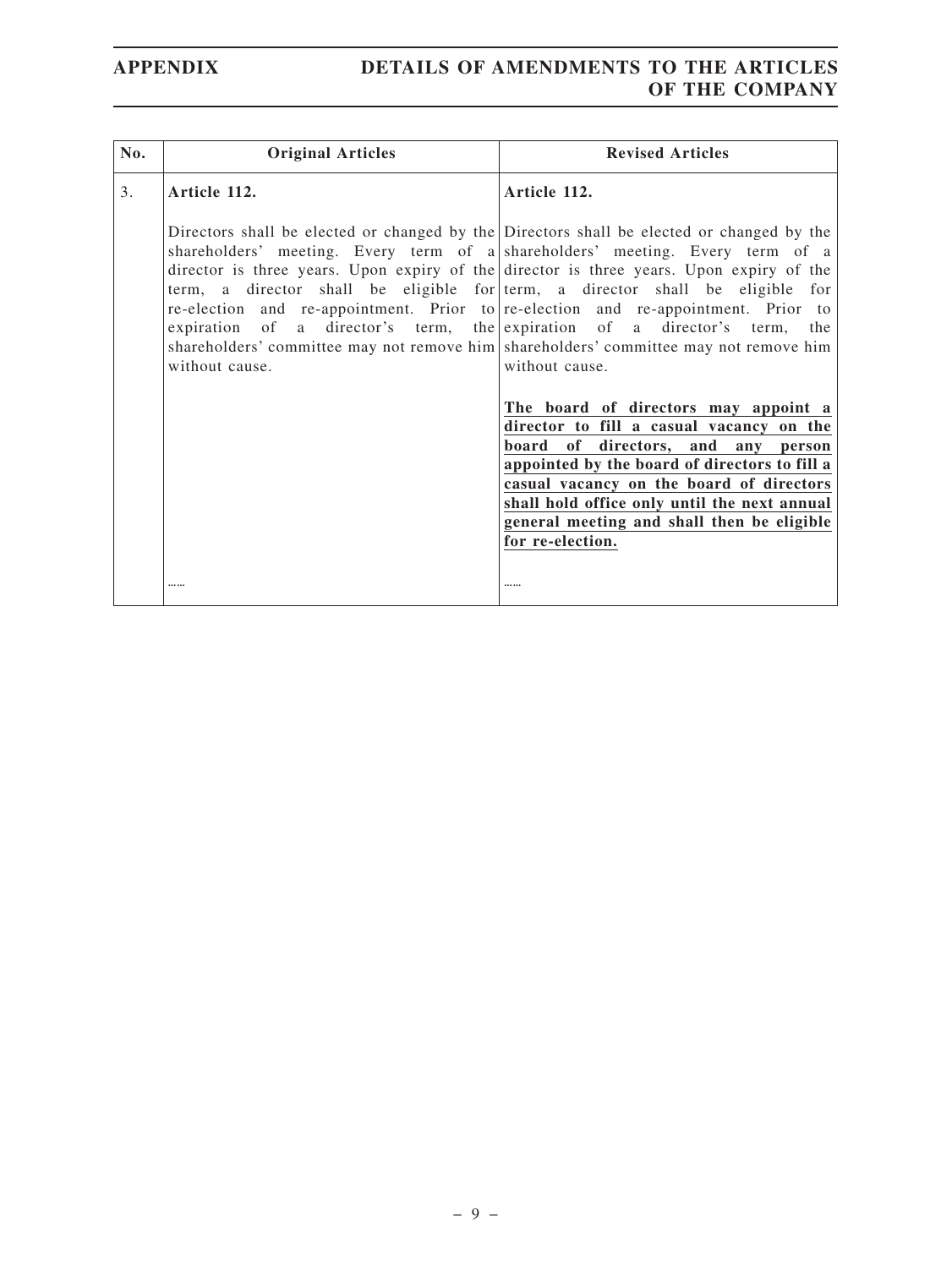# **NOTICE OF ANNUAL GENERAL MEETING**

*Hong Kong Exchanges and Clearing Limited and The Stock Exchange of Hong Kong Limited take no responsibility for the contents of this notice, make no representation as to its accuracy or completeness and expressly disclaim any liability whatsoever for any loss howsoever arising from or in reliance upon the whole or any part of the contents of this notice.*



# **天津濱海泰達物流集團股份有限公司 Tianjin Binhai Teda Logistics (Group) Corporation Limited\***

*(a joint stock limited company incorporated in the People's Republic of China with limited liability)* **(Stock Code: 8348)**

## **NOTICE OF ANNUAL GENERAL MEETING**

**NOTICE IS HEREBY GIVEN** that an annual general meeting (the "**Meeting**") of Tianjin Binhai Teda Logistics (Group) Corporation Limited\* (天津濱海泰達物流集團股份有限公司) (the "**Company**") will be held on Thursday, 16 June 2022 at 9:30 a.m. at the registered office of the Company at No. 39, Bohai Road, Tianjin Economic and Technological Development Zone, Tianjin, the PRC for the purpose of considering, and, if thought fit, passing the following resolutions:

#### **ORDINARY RESOLUTIONS**

- 1. To consider and approve the report of the board of directors (the "**Director(s)**") of the Company (the "**Board**") for the year ended 31 December 2021.
- 2. To consider and approve the report of the supervisory committee of the Company (the "**Supervisory Committee**") for the year ended 31 December 2021.
- 3. To consider and approve the audited consolidated financial statements of the Company and its subsidiaries and the auditor's report for the year ended 31 December 2021.
- 4. To consider and approve the re-appointment of CAC CPA Limited Liability Partnership\* (中審華會計師事務所(特殊普通合夥)) and HLB Hodgson Impey Cheng Limited as the PRC auditor and the international auditor of the Company respectively to hold office until the conclusion of the next annual general meeting and to authorize the Board to fix their remuneration.

*<sup>\*</sup> For identification purposes only*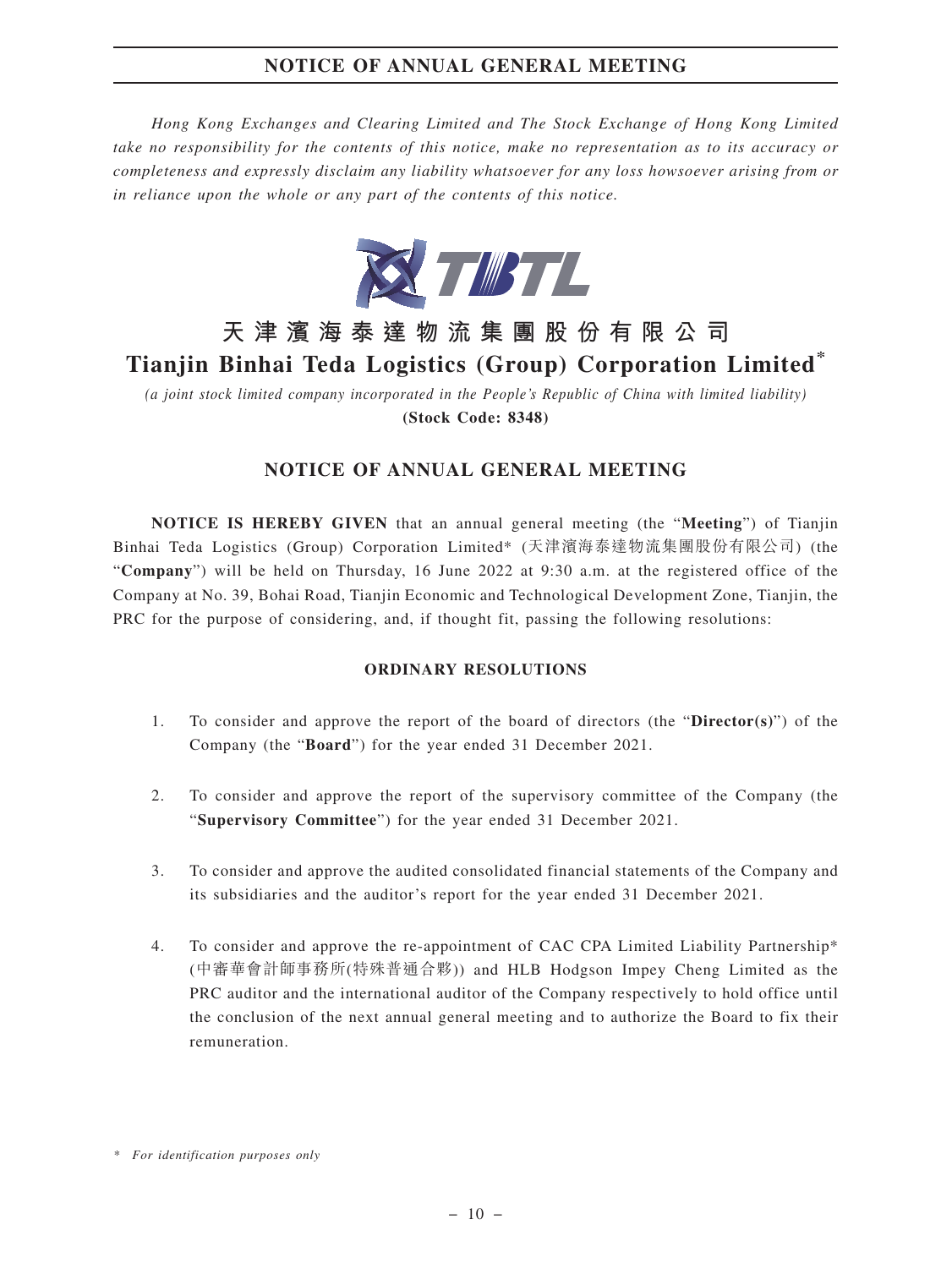# **NOTICE OF ANNUAL GENERAL MEETING**

5. To consider and approve the appointment of Mr. He Yongjun as an independent non-executive director of the Company for a term starting from the passing of the resolution in the Meeting until the expiry of the term of the then session of the Board, and to authorize the Board to determine the remuneration of Mr. He Yongjun, to enter into a service agreement with him at and subject to the terms and conditions deemed appropriate by the Board and to take all necessary actions and things to execute these arrangements.

#### **SPECIAL RESOLUTIONS**

- 6. To review and approve the resolution on amendments to the Articles of Association of Tianjin Binhai Teda Logistics (Group) Corporation Limited.
- 7. To grant a general mandate to issue, allot and deal with additional domestic shares of nominal value of RMB1.00 each in the share capital of the Company (the "**Domestic Shares**") and/or overseas-listed foreign shares of nominal value of RMB1.00 each in the Share capital of the Company (the "**H Shares**") (collectively, the "**Shares**"), not exceeding 20% of the issued Shares of that class as at the date of the resolution and authorize the Board to make corresponding amendments to the articles of association of the Company (the "**Articles**") as it thinks fit so as to reflect the new capital structure upon the allotment, issuance and dealing of Shares:

#### "**THAT**

- (A) (a) subject to paragraph (c) and in accordance with the relevant requirements of the Rules Governing the Listing of Securities on GEM of The Stock Exchange of Hong Kong Limited, the Articles and the applicable laws and regulations of the PRC, the exercise by the Board during the Relevant Period (as hereinafter defined) of all the powers of the Company to allot, issue and deal with, either separately or concurrently, additional Shares and to make or grant offers, agreements, options and rights of exchange or conversion which might require the exercise of such powers be hereby generally and unconditionally approved;
	- (b) the approval in paragraph (a) shall authorize the Board during the Relevant Period to make or grant offers, agreements, options and rights of exchange or conversion which might require the exercise of such powers after the end of the Relevant Period;
	- (c) the aggregate number of Domestic Shares and/or H Shares to be allotted, issued and dealt with or agreed conditionally or unconditionally to be allotted, issued and dealt with (whether pursuant to an option or otherwise) by the Board pursuant to the approval granted in paragraph (a) shall not exceed 20% of the issued Shares of that class as at the date of passing of this resolution; and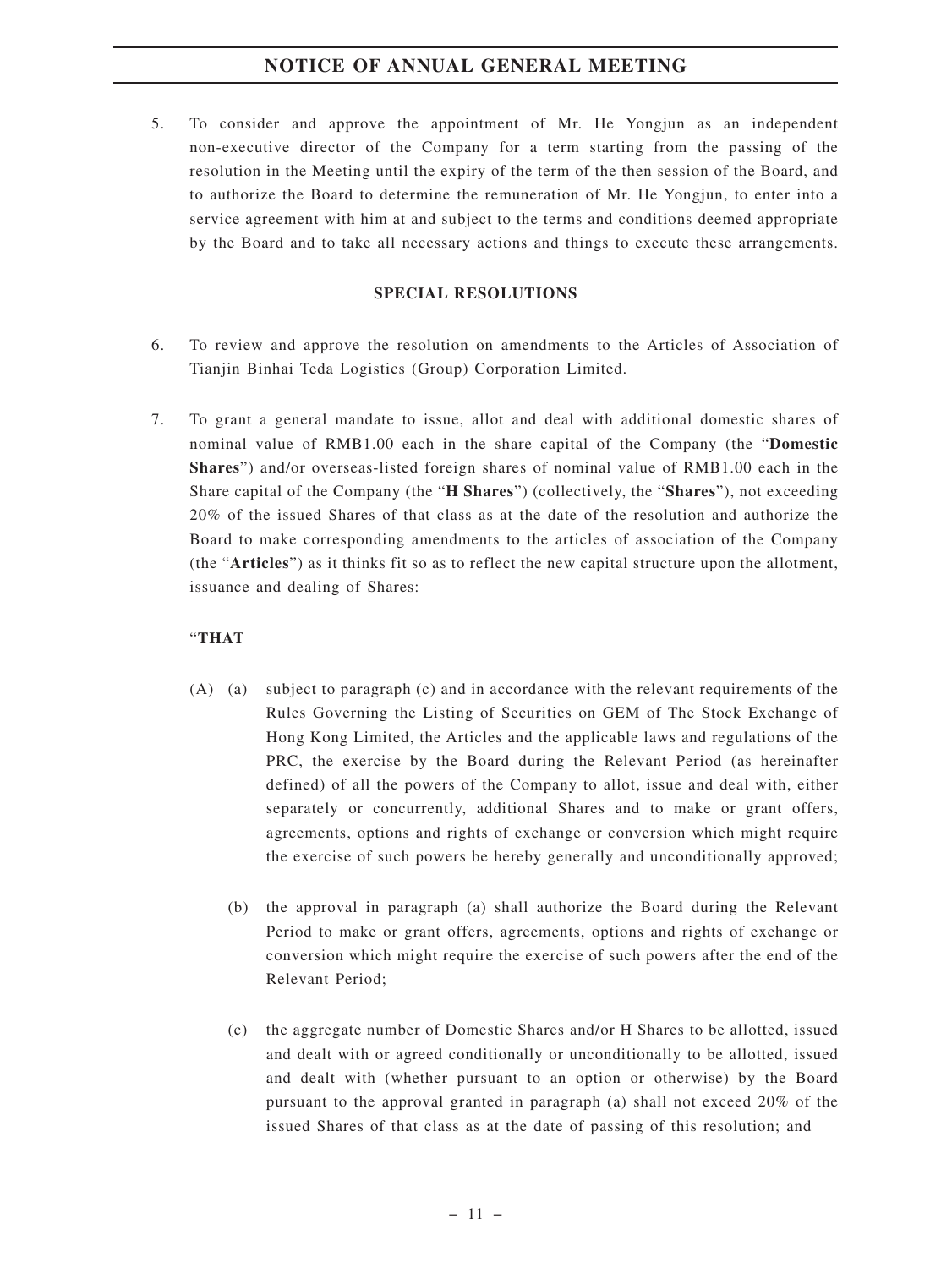(d) for the purposes of this resolution:

"Relevant Period" means the period from the passing of this resolution until whichever is the earliest of:

- (i) the conclusion of the next annual general meeting of the Company;
- (ii) the expiration of the period within which the next annual general meeting of the Company is required to be held by the Articles or other applicable laws; or
- (iii) the revocation or variation of the authority given under this resolution by a special resolution in a general meeting of the Company.
- (B) The Board be authorized to make corresponding amendments to the Articles as it thinks fit so as to reflect the new capital structure upon the allotment, issuance or dealing of Shares as provided in sub-paragraph (a) of paragraph (A) of this resolution."

By order of the Board **天津濱海泰達物流集團股份有限公司 Tianjin Binhai Teda Logistics (Group) Corporation Limited\* Yang Weihong** *Chairman*

Tianjin, the PRC 16 May 2022

*Notes:*

- (i) A member of the Company ("**Member**") entitled to attend and vote at the Meeting is entitled to appoint a proxy or proxies to attend and vote in his stead. A proxy needs not be a Member. A form of proxy for use at the Meeting is enclosed herewith. In the case of joint holders of any Domestic Share(s) or H Share(s), only the person whose name appears first in the register of Members shall be entitled to receive this notice, to attend and exercise all the voting powers attached to such Share(s) at the Meeting, and this notice shall be deemed to be given to all joint holders of such Share(s).
- (ii) To be valid, the form of proxy together with any power of attorney or other authority (if any) under which it is signed or a notarially certified copy of that power of attorney or authority must be deposited with the Company's H Share registrar, Computershare Hong Kong Investor Services Limited, at 17M, Hopewell Centre, 183 Queen's Road East, Wanchai, Hong Kong, and in case of holders of Domestic Shares, to the Company's mailing address at Third floor of the Office Building, No. 39, Bohai Road, Tianjin Economic and Technological Development Zone, Tianjin, the PRC, not later than 24 hours before the time appointed for holding the Meeting or any adjournment thereof or the time appointed for passing the resolutions. Delivery of the form of proxy shall not preclude a Member from attending and voting in person at the Meeting and, in such event, the instrument appointing a proxy shall be deemed to be revoked.

*<sup>\*</sup> For identification purposes only*